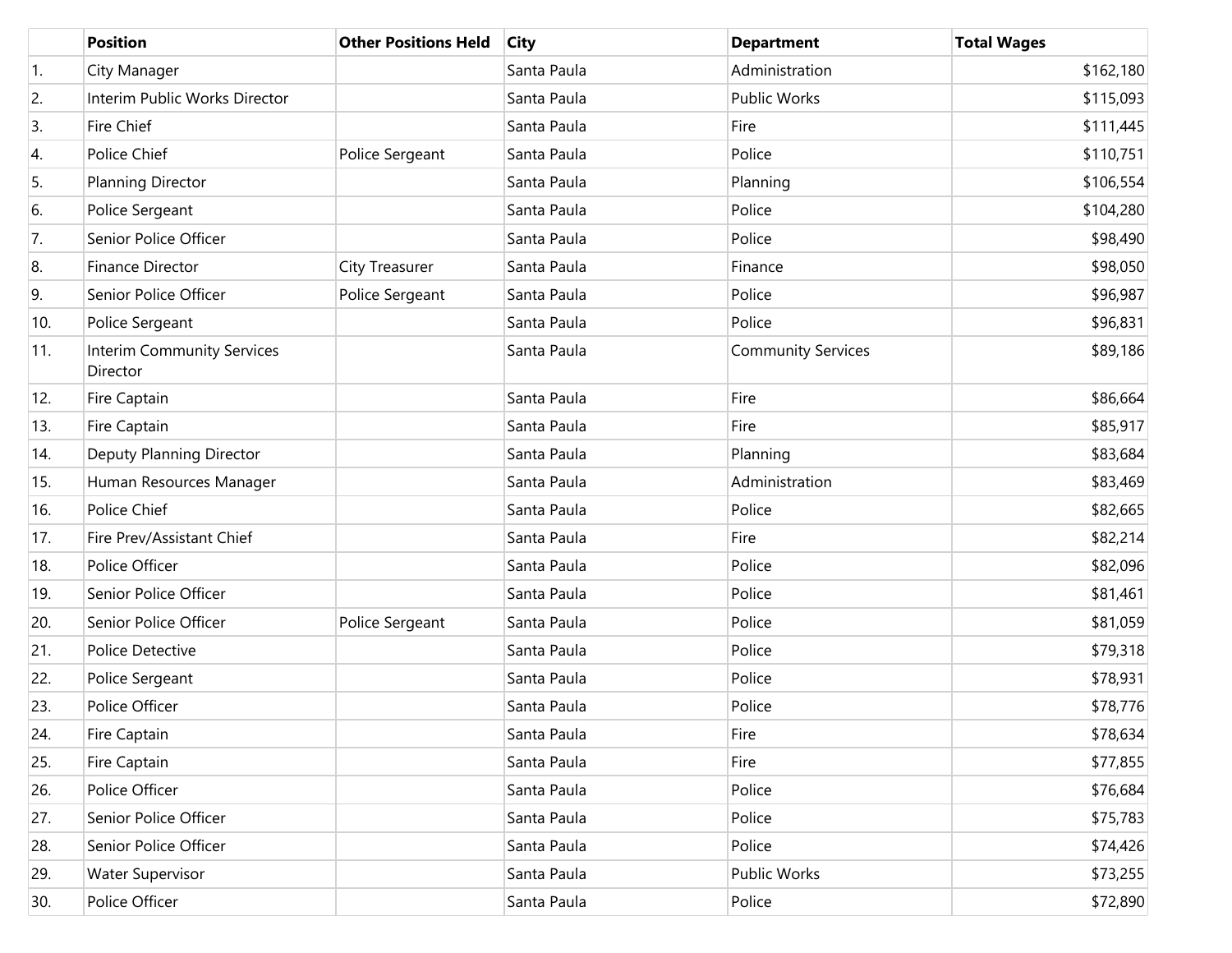| 31. | Police Detective                           |                             | Santa Paula | Police                    | \$72,442 |
|-----|--------------------------------------------|-----------------------------|-------------|---------------------------|----------|
| 32. | Fire Engineer                              |                             | Santa Paula | Fire                      | \$71,928 |
| 33. | Fire Captain                               |                             | Santa Paula | Fire                      | \$71,533 |
| 34. | Police Sergeant                            |                             | Santa Paula | Police                    | \$71,402 |
| 35. | Fire Captain                               |                             | Santa Paula | Fire                      | \$70,786 |
| 36. | Senior Police Officer                      |                             | Santa Paula | Police                    | \$70,685 |
| 37. | Police Officer                             |                             | Santa Paula | Police                    | \$69,848 |
| 38. | Fire Engineer                              |                             | Santa Paula | Fire                      | \$69,029 |
| 39. | Fire Engineer                              |                             | Santa Paula | Fire                      | \$69,001 |
| 40. | Police Officer                             |                             | Santa Paula | Police                    | \$68,627 |
| 41. | Fire Engineer                              |                             | Santa Paula | Fire                      | \$67,576 |
| 42. | Fire Engineer                              |                             | Santa Paula | Fire                      | \$67,545 |
| 43. | Police Detective                           |                             | Santa Paula | Police                    | \$67,319 |
| 44. | Chief Building Official                    | Building Inspector, Sr      | Santa Paula | Fire                      | \$67,111 |
| 45. | Senior Police Officer                      |                             | Santa Paula | Police                    | \$66,140 |
| 46. | Police Officer                             |                             | Santa Paula | Police                    | \$65,167 |
| 47. | Assistant to City Manager                  |                             | Santa Paula | Administration            | \$64,948 |
| 48. | Engineering Tech, Senior                   |                             | Santa Paula | Public Works              | \$63,675 |
| 49. | IT Support Specialist                      |                             | Santa Paula | Administration            | \$63,251 |
| 50. | Facilities Maintenance Leadworker          | <b>Building Inspector I</b> | Santa Paula | <b>Community Services</b> | \$62,182 |
| 51. | Fire Engineer                              |                             | Santa Paula | Fire                      | \$60,569 |
| 52. | Firefighter                                |                             | Santa Paula | Fire                      | \$59,940 |
| 53. | <b>Equipment Maintenance</b><br>Leadworker |                             | Santa Paula | Public Works              | \$57,199 |
| 54. | Public Safety Dispatch Supervisor          |                             | Santa Paula | Police                    | \$56,818 |
| 55. | Human Resources Specialist                 |                             | Santa Paula | Administration            | \$54,436 |
| 56. | Wastewater Leadworker                      |                             | Santa Paula | Public Works              | \$53,448 |
| 57. | Water Distribution Wkr III                 |                             | Santa Paula | Public Works              | \$53,037 |
| 58. | Water Dist Leadworker                      |                             | Santa Paula | Public Works              | \$52,180 |
| 59. | <b>Building Inspector I</b>                |                             | Santa Paula | Fire                      | \$49,104 |
| 60. | Police Lieutenant                          |                             | Santa Paula | Police                    | \$49,080 |
| 61. | Water System Operator II                   |                             | Santa Paula | Public Works              | \$48,278 |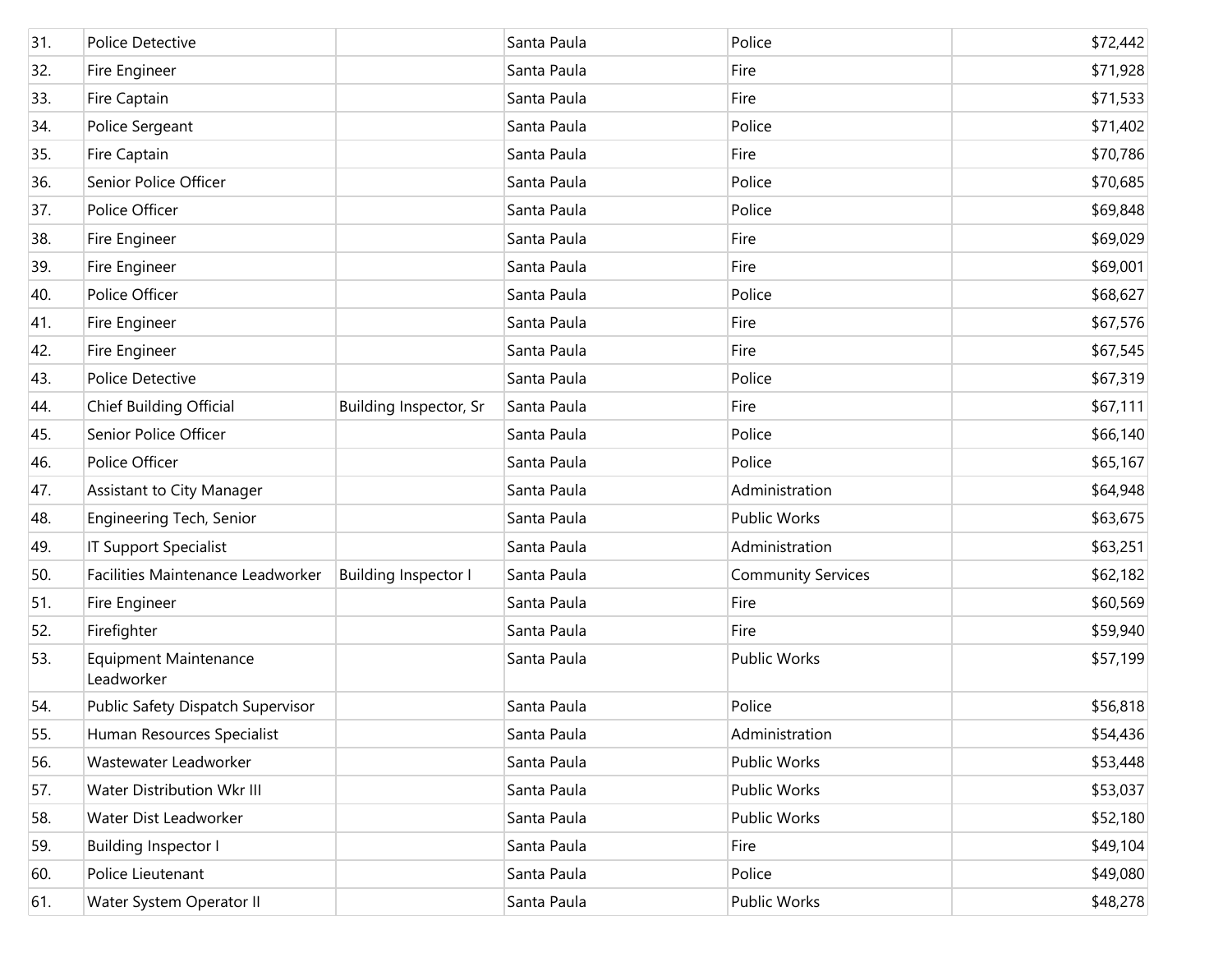| 62. | Water Distribution Wkr III        |                             | Santa Paula | Public Works              | \$47,349 |
|-----|-----------------------------------|-----------------------------|-------------|---------------------------|----------|
| 63. | <b>Building Inspector I</b>       |                             | Santa Paula | Fire                      | \$47,172 |
| 64. | Mechanic II                       |                             | Santa Paula | Public Works              | \$46,682 |
| 65. | Water System Operator I           |                             | Santa Paula | <b>Public Works</b>       | \$46,680 |
| 66. | Public Safety Dispatch Clerk      |                             | Santa Paula | Police                    | \$46,563 |
| 67. | Public Safety Dispatch Clerk      |                             | Santa Paula | Police                    | \$46,559 |
| 68. | Public Safety Dispatch Clerk      |                             | Santa Paula | Police                    | \$46,541 |
| 69. | Mechanic II                       |                             | Santa Paula | Public Works              | \$46,202 |
| 70. | Water Distribution Wkr III        |                             | Santa Paula | Public Works              | \$45,994 |
| 71. | Public Safety Dispatch Clerk      |                             | Santa Paula | Police                    | \$45,826 |
| 72. | Museum Administrator              |                             | Santa Paula | Administration            | \$45,782 |
| 73. | Police Officer                    |                             | Santa Paula | Police                    | \$44,866 |
| 74. | Water Distribution Wkr III        |                             | Santa Paula | Public Works              | \$43,833 |
| 75. | Water Distribution Wkr II         |                             | Santa Paula | Public Works              | \$43,815 |
| 76. | Public Safety Dispatch Clerk      |                             | Santa Paula | Police                    | \$43,321 |
| 77. | Sr. Accounting Technician         |                             | Santa Paula | Finance                   | \$43,133 |
| 78. | Planner, Assistant                |                             | Santa Paula | Planning                  | \$41,930 |
| 79. | Sr. Admin Assistant               | Admin Sec/Dep City<br>Clerk | Santa Paula | Public Works              | \$41,763 |
| 80. | Fac Maintenance Worker II Journey |                             | Santa Paula | <b>Community Services</b> | \$41,647 |
| 81. | Sr. Accounting Technician         |                             | Santa Paula | Finance                   | \$41,403 |
| 82. | Animal Services Coordinator       |                             | Santa Paula | Police                    | \$41,282 |
| 83. | Fac Maintenance Worker II Journey |                             | Santa Paula | <b>Community Services</b> | \$40,279 |
| 84. | Planner, Assistant                |                             | Santa Paula | Planning                  | \$39,319 |
| 85. | Water Distribution Worker I       |                             | Santa Paula | Public Works              | \$38,961 |
| 86. | <b>Accounting Technician</b>      |                             | Santa Paula | Finance                   | \$38,732 |
| 87. | Water Distribution Worker I       |                             | Santa Paula | Public Works              | \$37,876 |
| 88. | <b>Community Services Officer</b> |                             | Santa Paula | Police                    | \$37,821 |
| 89. | Water Distribution Wkr II         |                             | Santa Paula | Public Works              | \$37,521 |
| 90. | <b>Accounting Technician</b>      |                             | Santa Paula | Finance                   | \$37,445 |
| 91. | Police Officer                    |                             | Santa Paula | Police                    | \$37,402 |
| 92. | Administrative Assistant          |                             | Santa Paula | Fire                      | \$37,028 |